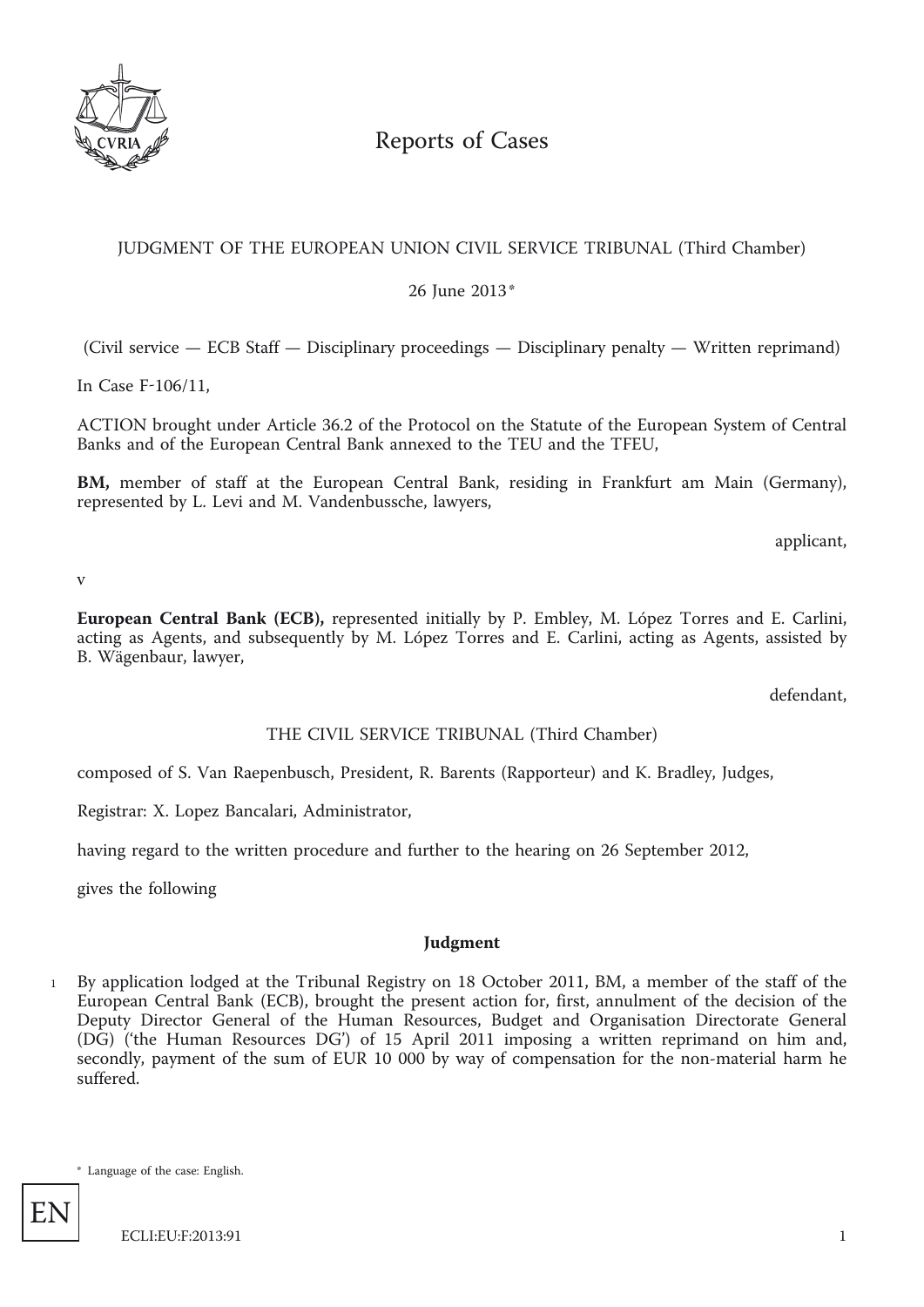## **Legal context**

<sup>2</sup> Article 36 of the Protocol on the Statute of the European System of Central Banks and of the European Central Bank, in the version applicable to these proceedings ('the Protocol on the Statute of the ESCB and of the ECB'), provides:

'36.1 The Governing Council, on a proposal from the Executive Board, shall lay down the conditions of employment of the staff of the ECB.

36.2 The Court of Justice of the European Union shall have jurisdiction in any dispute between the ECB and its servants within the limits and under the conditions laid down in the conditions of employment.'

- <sup>3</sup> On the basis of Article 12.3 of the Protocol on the Statute of the ESCB and of the ECB, the Governing Council adopted, on 19 February 2004, the version of the Rules of Procedure of the ECB in force at the material time (OJ 2004 L 80, p. 33) ('the Rules of Procedure of the ECB').
- <sup>4</sup> On the basis of Article 36.1 of the Protocol on the Statute of the ESCB and of the ECB, the Governing Council of the ECB adopted the version of the Conditions of Employment of the staff of the ECB applicable to the proceedings ('the Conditions of Employment').
- <sup>5</sup> On the basis of Article 21.3 of the Rules of Procedure of the ECB and of Article 9(a) of the Conditions of Employment, the Executive Board adopted the version of the ECB Staff Rules in force at the material time ('the Staff Rules').
- <sup>6</sup> As provided in Article 21 of the Conditions of Employment:

'The … allowances [referred to in the third part of the Conditions of Employment, namely the household allowance, the child allowance, the expatriation allowance, the education allowance and the pre-school allowance] are complementary to any other allowances of the same nature provided by other sources. Members of staff shall claim and declare such allowances, which shall be deducted from those payable by the ECB.'

<sup>7</sup> Pursuant to Article 44 of the Conditions of Employment:

'The following disciplinary measures may be taken, as appropriate, against members of staff or former members of staff to whom these Conditions of Employment apply who, whether intentionally or through their negligence, breach their professional duties:

- (i) the Director General Human Resources, Budget and Organisation or their Deputy Director General (for members of staff in salary bands A to J), or the member of the Executive Board to whom the ['Human Resources' DG] reports (for members of staff in salary bands K to L), may impose any of the following:
	- a written warning,
	- a written reprimand;
- (ii) in addition, the Executive Board may impose any of the following:
	- a temporary reduction in salary,
	- a permanent reduction in salary,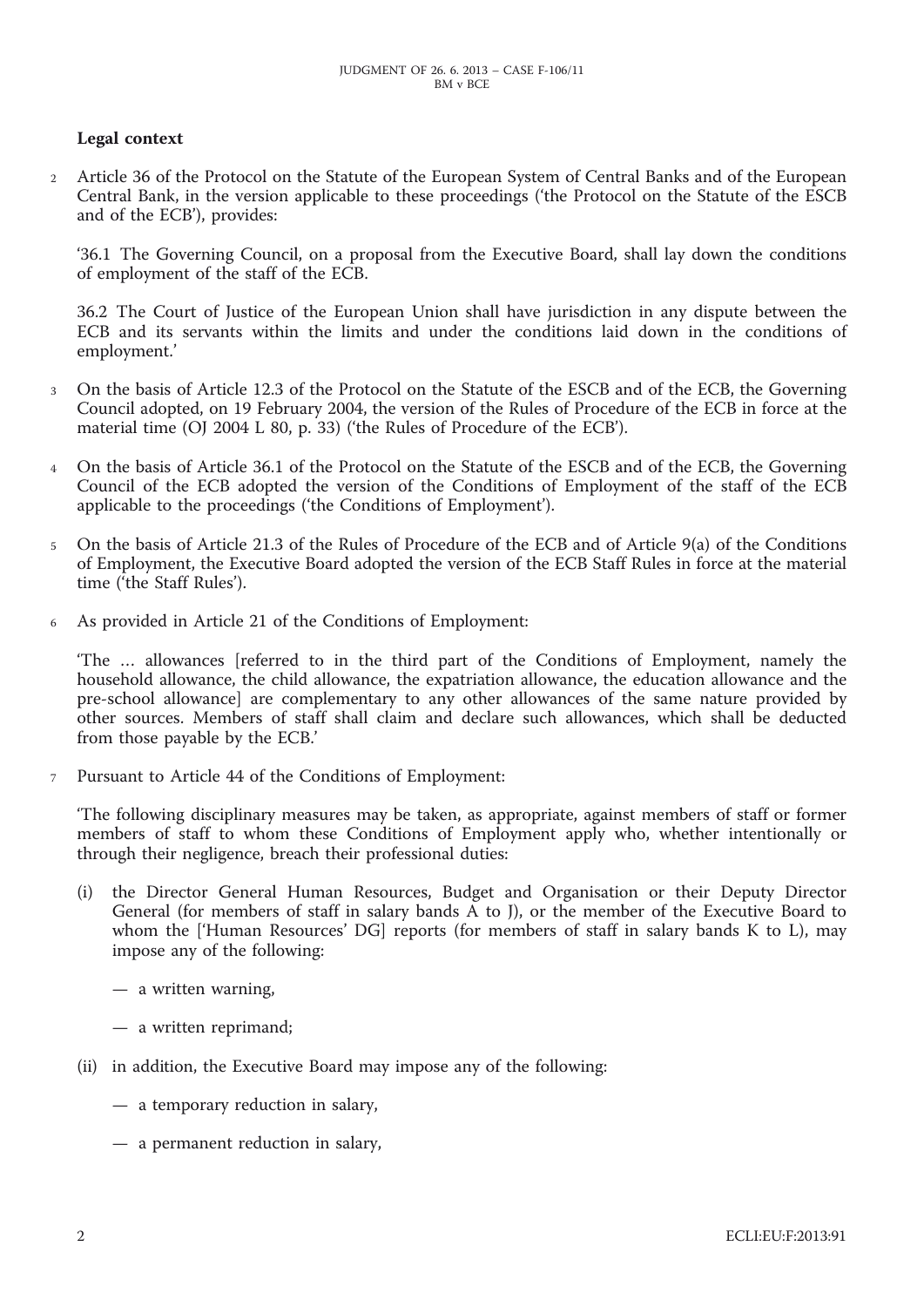- demotion with a corresponding change in the employment position of the member of staff within the organisation,
- dismissal with or without notice, accompanied, in duly justified circumstances, by a reduction of benefits under the pension arrangements as referred to in Part 7 [of these Conditions of Employment] or the disability allowance; the effects of this measure shall not extend to dependants. However, in case of such reduction the part withheld shall not be more than half of the benefits under the pension arrangements as referred to in Part 7 or the disability allowance,
- where a member of staff is in receipt of a retirement pension or disability allowance, withdrawal in whole or in part either temporarily or permanently of entitlement to a retirement pension or disability allowance; the effects of this measure shall not extend to dependants. In case of such reduction however, the part withheld shall not be more than half of the benefits under the pension arrangements as referred to in Part 7 or the disability allowance.'
- <sup>8</sup> Pursuant to Article 45 of the Conditions of Employment:

'Disciplinary measures shall be proportional to the seriousness of the breach of professional duties and shall state the grounds on which they are based. To determine the seriousness of the breach of professional duties and the disciplinary measure to be imposed, account shall be taken in particular of:

- the nature of the breach of professional duties and the circumstances in which it occurred,
- the extent to which the misconduct adversely affects the ECB's integrity, reputation or interests,
- the extent to which the misconduct involves intentional actions or negligence,
- the motives of the member of staff's breach of professional duties,
- the member of staff's grade and seniority,
- the degree of the member of staff's responsibility,
- whether the breach of professional duties involves repeated action or behaviour,
- the conduct of the member of staff throughout the course of their career.

Disciplinary measures shall be adopted in accordance with the procedure laid down in the Staff Rules. The said procedure shall ensure that no member of staff or former member of staff to whom these Conditions of Employment apply may be subjected to a disciplinary measure without first being offered an opportunity to reply to the relevant charges. A single case of breach of professional duties shall not give rise to more than one disciplinary measure.'

<sup>9</sup> Under Article 0.1.1 of the Staff Rules:

'The conduct of members of staff shall neither hinder their independence and impartiality nor harm the ECB's reputation. Members of staff shall:

(a) respect the ECB's common values and conduct themselves in their professional and private lives in a manner befitting the character of the ECB as a European institution;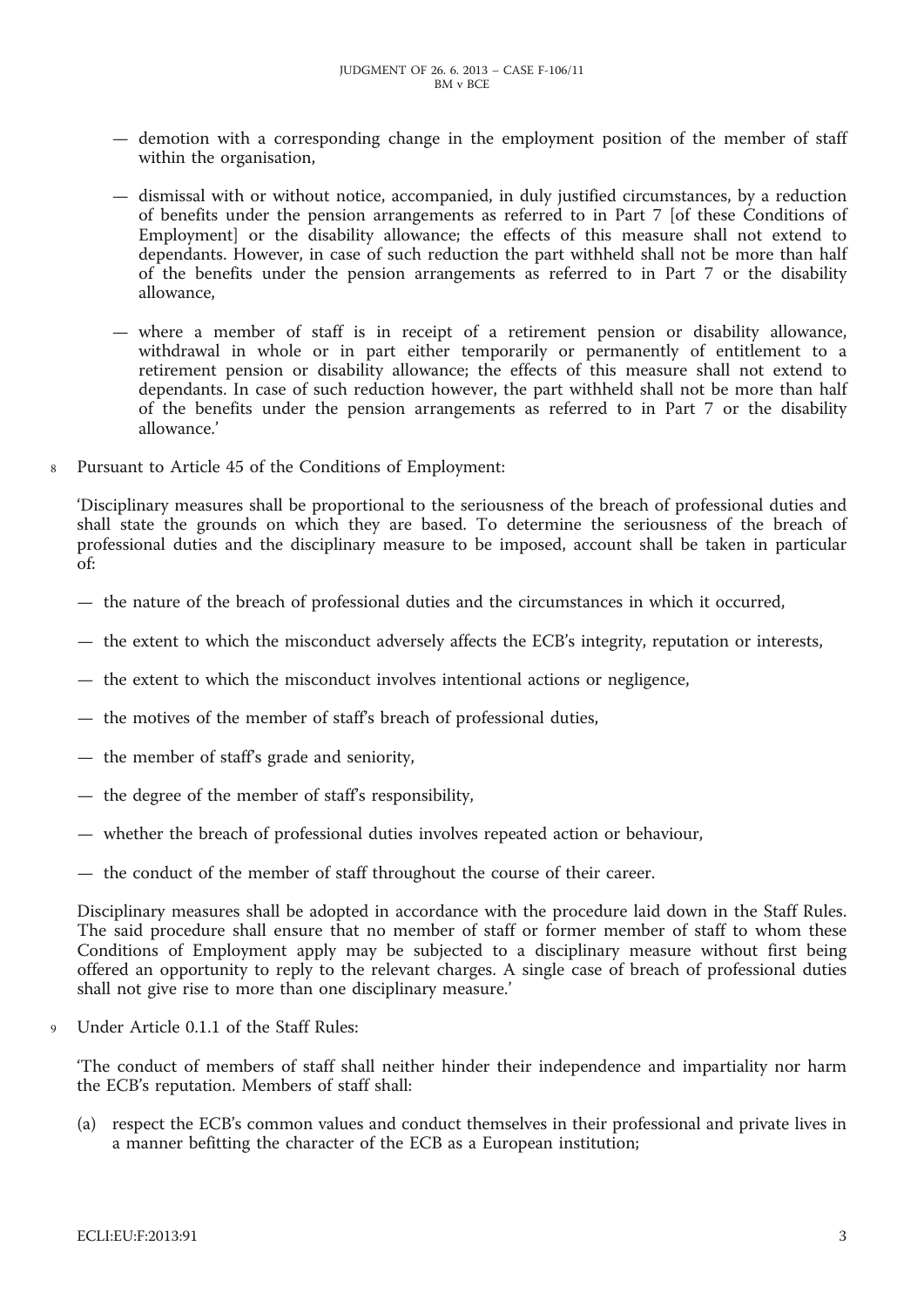…'

<sup>10</sup> Under Article 0.4.3 of the Staff Rules:

'Members of staff shall behave loyally towards their colleagues. In particular, members of staff shall neither withhold from other members of staff information that may affect the conduct of business, particularly to gain a personal advantage, nor provide false, inaccurate or exaggerated information. Moreover, they shall not obstruct or refuse to cooperate with colleagues.'

<sup>11</sup> Under Article 3.3.1 of the Staff Rules:

'Members of staff shall furnish evidence of their entitlement to allowances prior to any payment being made by the ECB.'

<sup>12</sup> Under Article 3.3.2 of the Staff Rules:

'Members of staff shall inform the ECB without delay of any change in their circumstances that might affect their entitlements.'

<sup>13</sup> Under Article 8.3.2 of the Staff Rules:

'On the basis of a report, which shall state the facts and the circumstances of the breach of professional duties, including any aggravating or extenuating circumstances and the underlying evidence, and the results of the hearing of the member of staff concerned after they have been notified of all evidence in the files, the Executive Board may decide any of the following:

- to initiate disciplinary proceedings for breach of professional duties,
- to inform the member of staff that no case can be made against them,
- not to impose a disciplinary measure, even if there is or appears to have been a breach of professional duties.

If the disciplinary measure likely to be imposed is a written warning or a written reprimand, the Director General Human Resources, Budget and Organisation or their Deputy Director General (for members of staff in salary bands A to J), or the member of the Executive Board to whom the Directorate General Human Resources, Budget and Organisation reports (for members of staff in salary bands K or L), may take any of the abovementioned decisions.

…'

<sup>14</sup> Under Article 8.3.19 of the Staff Rules:

'The decision imposing a disciplinary measure shall be removed from the personal file of the member of staff after three years in case of a written warning, after five years in case of a written reprimand and after seven years in any other case.'

<sup>15</sup> Administrative Circular No 1/2006 of the Executive Board of the ECB of 21 March 2006 on internal administrative inquiries ('Circular No 1/2006') provides, in Article 4(2):

'If the Director General [of the 'Human Resources' DG], the Director [of the Internal Audit DG] and the Director General [of the Secretariat and Language Service DG] confirm the need for an [internal] administrative inquiry, they shall immediately propose its initiation to the Executive Board.'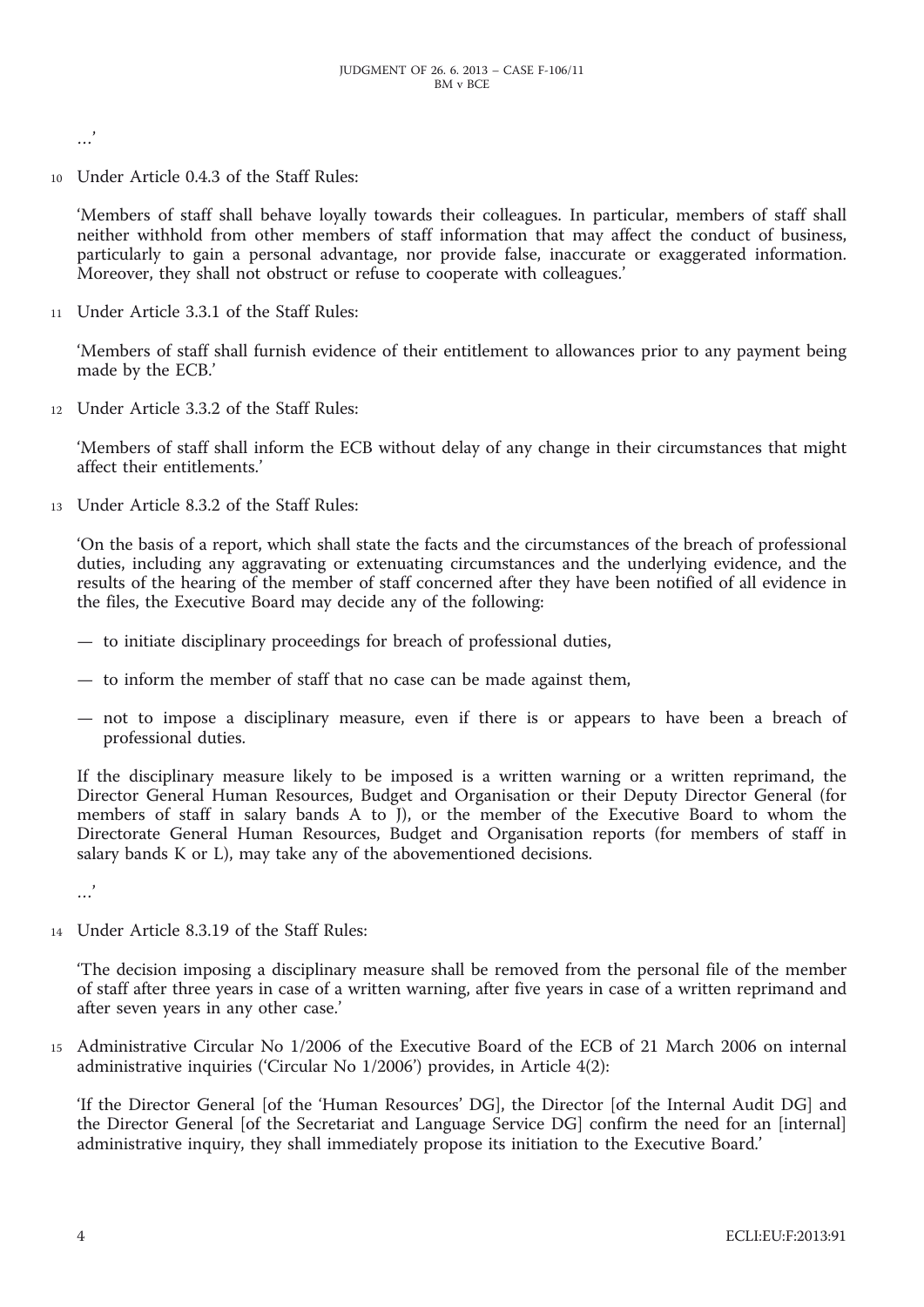<sup>16</sup> According to Article 4(4) of Circular No 1/2006:

'Upon submission of the proposal according to paragraph 2 or facts according to Article 3(3), or where the Executive Board becomes aware of a possible breach of professional duties itself, and if the submitted facts and nature of evidence justify the application of this Administrative Circular, the Executive Board may decide to open an administrative inquiry.'

#### **Factual background to the dispute**

- <sup>17</sup> The applicant was recruited by the ECB on a two-year fixed term assignment on its Graduate Programme from 1 September 2007 to 31 August 2009. By letter of 31 July 2009, the ECB extended the applicant's participation in that programme until 31 August 2010. The applicant was then offered a fixed term, non convertible contract of employment, issued on 3 August 2010, as an economist at the 'Economics' DG, from 1 September 2010 to 31 October 2011. This contract was subject to a probationary period of six months from its date of commencement.
- <sup>18</sup> In November 2010, following an internal audit concerning the payments process for child allowance, the 'Human Resources' DG reviewed the right of ECB staff members to child allowance. Eleven members of staff, including the applicant, stated that they also received child allowance from the German authorities ('Kindergeld'). That allowance additionally received by the applicant since February 2009 and for a period of 23 months, in a total amount of EUR 4 012, was deducted in two parts from his salary for January and February 2011.
- <sup>19</sup> On 17 March 2011, the applicant was invited by email to a hearing, which took place on 24 March 2011, concerning a possible breach of his professional duty linked to the double receipt of child allowance.
- <sup>20</sup> Following a decision of 11 March 2011, the applicant was informed by letter dated 14 March 2011 and received on 22 March 2011 that, on account of the ongoing disciplinary procedure, the probationary period was being extended until 31 May 2011.
- <sup>21</sup> On 29 March 2011, the applicant was informed by letter that, first, disciplinary proceedings concerning the double receipt of child allowance had been initiated and that, secondly, he was invited to a hearing before Ms Z., the Deputy Director General of the 'Human Resources' DG, on 5 April 2011. Minutes of that meeting and of the meeting of 24 March 2011 are annexed to the 'Report on a Possible Breach of Duty' of 7 April 2011.
- <sup>22</sup> On 15 April 2011, the applicant received a letter from Ms Z., dated the same day, informing him that a written reprimand was to be imposed on him for breach of Article 21 of the Conditions of Employment and of Articles 0.1.1(a), 0.4.3, 3.3.1 and 3.3.2 of the Staff Rules ('the contested decision'). Ms Z. also stated that the reprimand was necessary and at the same time sufficient and that she had taken into account the fact that, first, the child allowance had been paid without a formal application on the applicant's part, secondly, that his conduct had been negligent but not intentional and that it did not constitute gross negligence and, thirdly, that he had admitted his error and apologised for it.
- <sup>23</sup> On 23 May 2011, the applicant received a letter dated 20 May 2011, informing him that the breach of his professional duty which had occurred during his probationary period was the ground for caused the decision of the competent member of the Executive Board of the ECB to 'terminate his contract as of 31 October 2011', the date of expiry of his contract ('the decision of 20 May 2011'). The annulment of the decision of 20 May 2011 is the subject of Case F-78/11 (*BM* v *ECB*).
- <sup>24</sup> The special appeal lodged by the applicant on 14 June 2011 against the written reprimand was dismissed by the President of the ECB on 4 August 2011.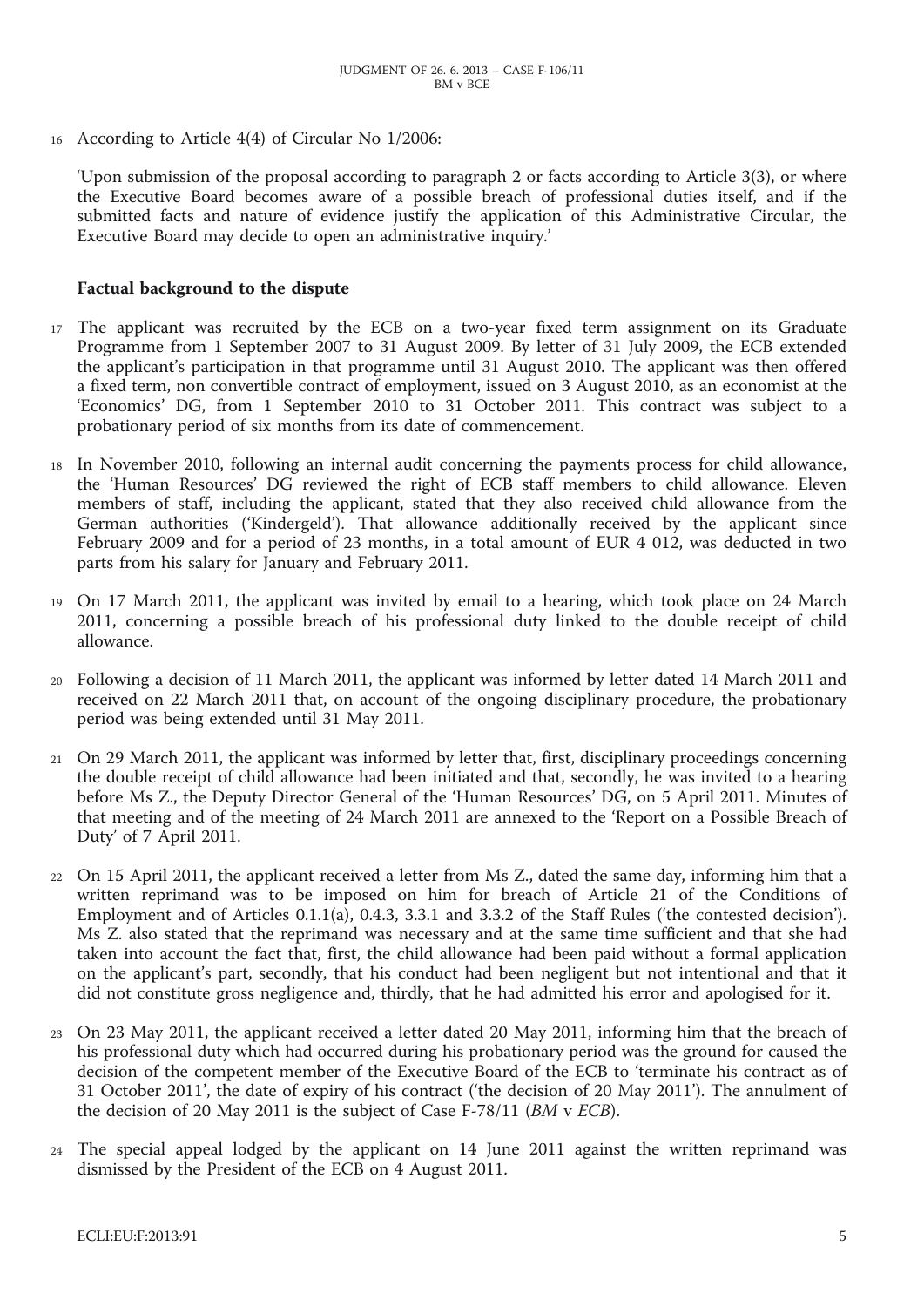## **Forms of order sought by the parties and procedure**

- <sup>25</sup> The applicant claims that the Tribunal should:
	- annul the contested decision and, if necessary, the decision of 4 August 2011 dismissing the special appeal;
	- order the compensation of the non-material harm he suffered, assessed at EUR 10 000;
	- order the ECB to pay the entirety of the costs.
- <sup>26</sup> The ECB contends that the Tribunal should:
	- dismiss the action;
	- order the applicant to pay the costs.
- <sup>27</sup> By letter from the Registry of 27 March 2012, the Tribunal asked the ECB, in the context of measures of organisation of procedure, to reply to a question. The ECB complied with the Tribunal's request by letter dated 5 April 2012.

#### **The claims for annulment**

<sup>28</sup> In support of his action, the applicant puts forward four pleas in law, alleging infringement, first, of Circular No 1/2006, second, of Article 44 of the Conditions of Employment and of Article 8.3.2 of the Staff Rules, third, of Article 45 of the Conditions of Employment, of the principle of proportionality and of the *non bis in idem* principle and, fourth, of the principles of the duty to have regard for the welfare of staff and sound administration.

*The first plea, alleging infringement of Circular No 1/2006*

#### Arguments of the parties

- <sup>29</sup> The applicant claims that the ECB did not comply with Article 4(2) and (4) of Circular No 1/2006, in so far as it did not open an administrative inquiry within the meaning of that circular, that is to say, before the disciplinary proceedings were initiated. Therefore, the administrative inquiry carried out by the ECB is unlawful, and, as a result, the contested decision is unlawful.
- The ECB contends that this plea should be rejected. It explains that Article 45 of the Conditions of Employment clearly states that '[d]isciplinary measures shall be adopted in accordance with the procedure laid down in the Staff Rules', and not pursuant to Circular No 1/2006. The Staff Rules, for their part, do not refer to Circular No 1/2006 and no provision of that circular gives grounds for the contention that an administrative inquiry must precede the initiation of the disciplinary proceedings.

Findings of the Tribunal

<sup>31</sup> In so far as no applicable provision, either in the Conditions of Employment or in the Staff Rules, or indeed in the Administrative Circular, provides that the initiation of disciplinary proceedings must be preceded by an administrative inquiry within the meaning of that circular, this plea must be rejected.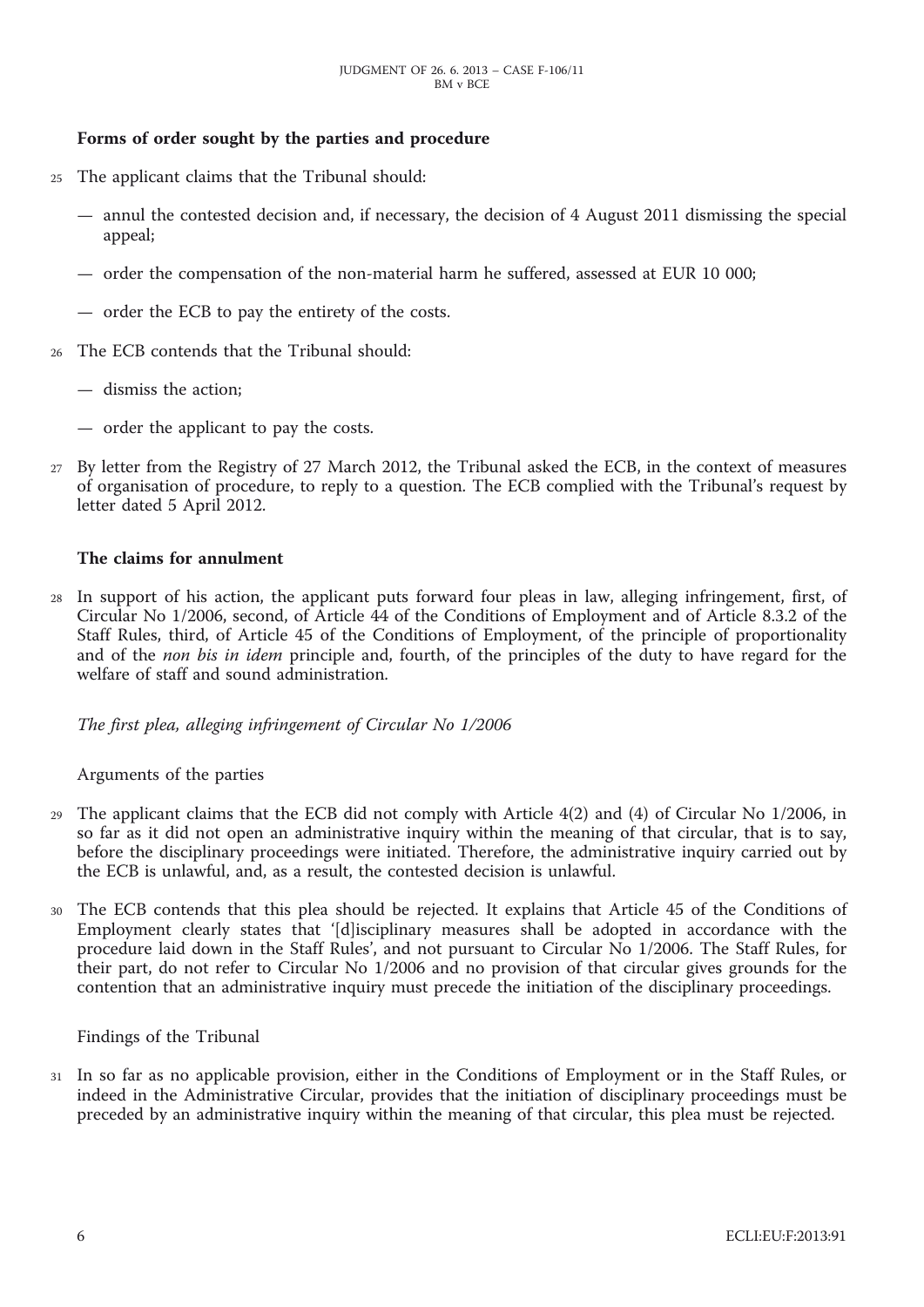- <sup>32</sup> As the ECB has correctly observed, Article 45 of the Conditions of Employment states that '[d]isciplinary measures shall be adopted in accordance with the procedure laid down in the Staff Rules'. Those rules do not refer to Circular No 1/2006. Moreover, that circular does not provide that it is mandatory for an administrative inquiry to precede the disciplinary proceedings.
- <sup>33</sup> The first plea must therefore be rejected.

*The second plea, alleging infringement of Article 44 of the Conditions of Employment and of Article 8.3.2 of the Staff Rules*

Arguments of the parties

- <sup>34</sup> In the context of this plea, after having pointed out that under Article 44 of the Conditions of Employment the ECB is not required to impose a disciplinary penalty, the applicant submits that the contested decision is based on a manifest error in the assessment of the facts of the case and of the nature and the seriousness of the breach of his duties. In addition, the contested decision fails to take into account the ECB's own liability, which stems from the fact that it provided unclear information on the requirements as regards the award of child allowance.
- <sup>35</sup> According to the applicant, his error, which was not only committed negligently but was also made good in full once he had become aware of it and which consisted in having unintentionally and unwittingly validated incorrect information in the Personal and Dependents Details Form, could not result in an infringement of Articles 0.1.1(a) and 0.4.3 of the Staff Rules. As regards the infringement of Article 3.3.1 of those rules, the applicant observes that the ECB paid the child allowance, first, without his ever having filled in a form to that effect, secondly, without asking the applicant whether he was in receipt of any other similar allowance and, thirdly, without drawing his attention to the consequences of a double payment. The applicant adds that the reference to Article 3.3.2 of the Staff Rules in the contested decision is irrelevant in so far as the decision dismissing the special appeal concerns only the validation of incorrect information in the abovementioned form.
- <sup>36</sup> Next, the applicant observes that, in adopting the contested decision, the ECB did not take into account its own liability for having provided unclear information on the conditions for the grant of child allowance, as demonstrated, first, by the internal audit of November 2010, revealing flaws in the payments process for child allowance and recommending its alteration, secondly, by the fact that ten other members of staff replied in the affirmative to the investigations of the 'Human Resources' DG on the receipt of child allowance under the German legislation and, lastly, by the distribution in July 2011 of a completely new ECB form on child allowance.
- <sup>37</sup> The ECB maintains that the applicant, while describing his negligence as a mistake, would not however deny that he knew of the existence and the scope of the obligation to declare allowances, in so far as he received, when he took up office, a copy of the Conditions of Employment and of the Staff Rules, which are an integral part of the employment contract. The fact that he cooperated with the 'Human Resources' DG by reimbursing the sums improperly received, while making his apologies, in no way negates the fact that he did not comply with his professional duty.
- <sup>38</sup> Furthermore, the ECB points out that the application form for the payment of child allowance under German legislation requires the signature of a second person in addition to that of the person requesting the allowance, namely that of the applicant. Consequently, the applicant would indisputably have been aware of the receipt of family allowance under the German legislation. According to the ECB, the applicant does not indeed deny that the receipt of allowances of the same nature from another source entails the obligation to declare that source to the ECB. The applicant therefore did not make a straightforward mistake, but clearly breached his professional duty. Moreover, Article 21 of the Conditions of Employment does not merely require members of staff to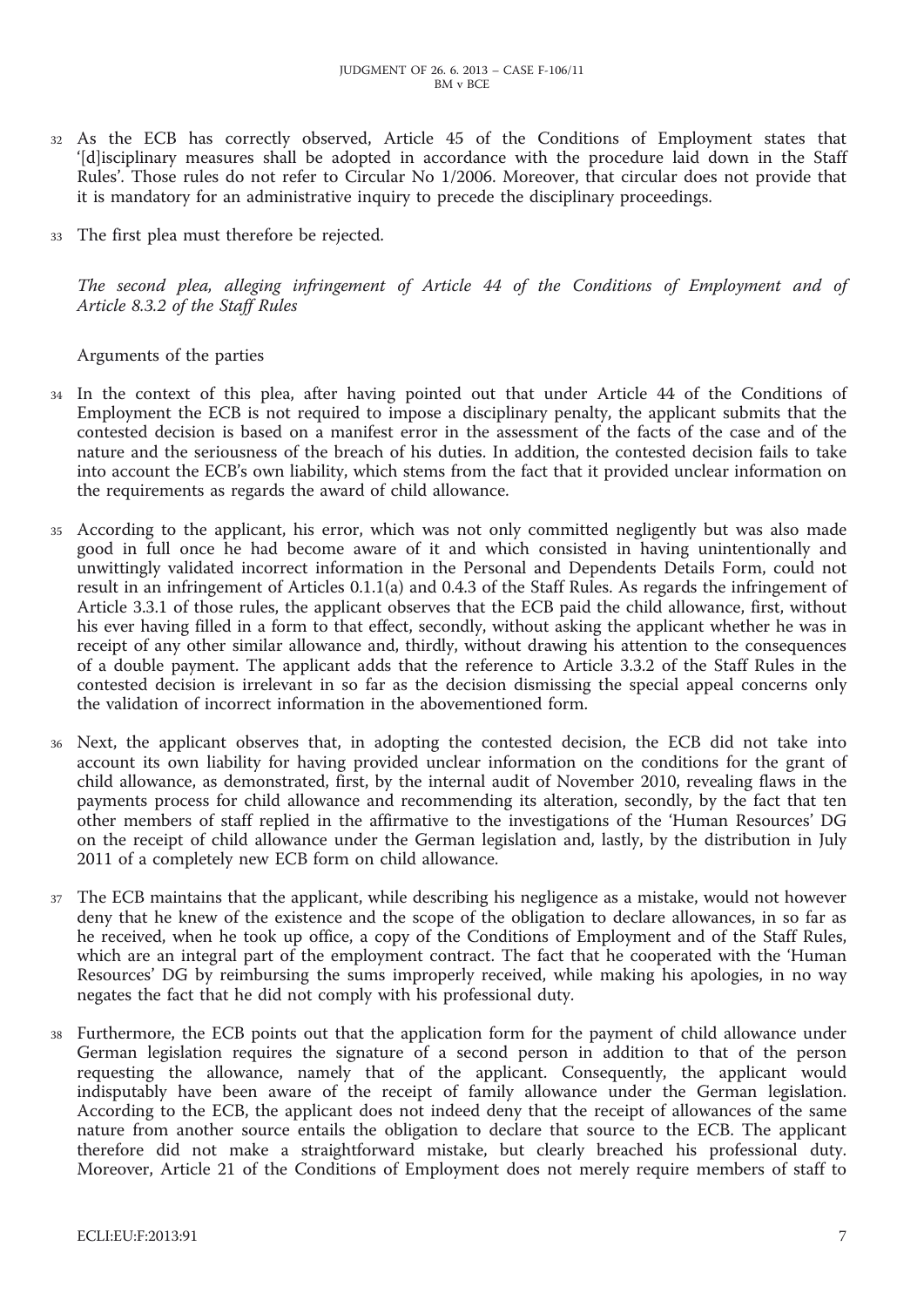declare the receipt of allowances of the same nature, but instructs them also to take measures to request such allowances. It was therefore for the applicant to take the initiative to inform the ECB of changes which had occurred in his personal situation. Consequently, according to the ECB, the fact that the child allowance from the ECB was paid to him without his having applied for it did not exempt him from his professional duty towards the ECB.

<sup>39</sup> The ECB observes, lastly, as regards the statement that it provided unclear information on the conditions for the grant of the child allowance, that the fact that it had to improve certain aspects of the provision of this information or the fact that other members of staff also failed to inform the ECB of the additional receipt of allowances of the same nature in no way released the applicant from his duty to the ECB to check and declare the allowances.

Findings of the Tribunal

- <sup>40</sup> First of all, the file clearly shows that the applicant admitted having received child allowance under the German legislation for a period of 23 months, and having validated in his Personal Details Form the incorrect information that he was not receiving any other allowances of the same nature as the child allowance. In his email of 7 January 2011, sent to the competent departments of the ECB, he stated that he had not complied with Article 21 of the Conditions of Employment. The applicant also admitted the acts of which he is accused and apologised for them, which is confirmed by the Report on a Possible Breach of Duty of 7 April 2011 and in his special appeal of 14 June 2011 against the contested decision. In the present application, the applicant states that he did not check whether his wife received child allowance under the German legislation and that he did not correctly inform the ECB in that regard. Lastly, the information at issue was not provided on the applicant's own initiative but only when the competent ECB departments expressly asked him for it.
- <sup>41</sup> The applicant's argument that the ECB committed a manifest error of assessment in imposing on him a disciplinary penalty for acts committed negligently and following which he had fully cooperated with the competent departments by providing complete and accurate information in order to enable the recovery of the sums improperly paid, is irrelevant. According to Article 44 of the Conditions of Employment, the disciplinary penalties listed there can be taken against members of staff who, intentionally or through their negligence, have breached their professional duty.
- <sup>42</sup> On the other hand, it is apparent from Article 45 of the Conditions of Employment that the issue of whether the person concerned has breached his professional duty intentionally or negligently concerns the proportionality between the disciplinary penalty and the seriousness of the alleged breaches and will be examined in the context of the third plea in law. Moreover, in the contested decision, the ECB acknowledged that the applicant had not acted intentionally and that he had cooperated in order to remedy the errors made.
- <sup>43</sup> The applicant's argument that the ECB paid the child allowance without asking him whether he was in receipt in addition of a similar allowance must be rejected pursuant to Article 21 of the Conditions of Employment. It is clear from that article that it is not for the ECB to seek information about the receipt of any allowances of the same nature, but for members of staff to declare that they are in receipt of such allowances from other sources.
- <sup>44</sup> The fact that the decision dismissing the special appeal concerned only the validation of incorrect or incomplete information in the abovementioned Personal Details Form is not such as to change the finding that the onus was on the applicant to inform the ECB. That argument is also based on a manifestly incorrect reading of that decision. At the end of the third paragraph of that decision, reference is made to Article 21 of the Conditions of Employment and to Articles 3.3.1 and 3.3.2 of the Staff Rules.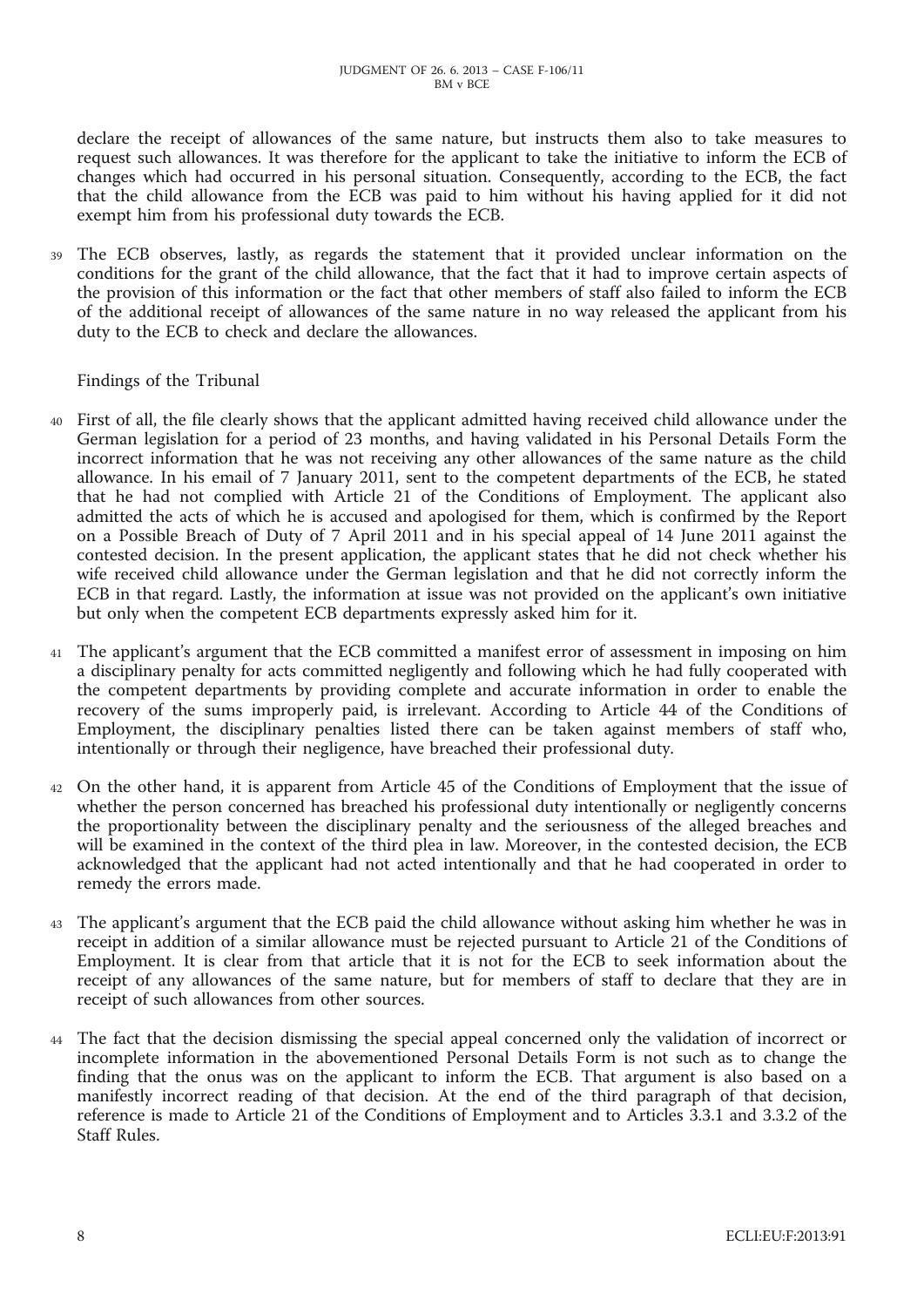- <sup>45</sup> Lastly, the argument that the contested decision involves a failure by the ECB to take into account its own liability for having provided unclear information on the conditions for the grant of the child allowance, is irrelevant. The mere fact that the internal audit revealed that ten other members of the ECB's staff also received child allowance is of no importance in this connection. Next, the applicant has not challenged the ECB's statements, contained in the defence, concerning the information on this topic provided to every newly-recruited member of staff and also available on the ECB's intranet site. In any event, it is settled case-law that a member of staff exercising ordinary care is deemed to know the rules governing his remuneration (judgment of 1 February 1996 in Case T-122/95 *Chabert* v *Commission*, paragraph 32).
- Having regard all the foregoing, the second plea must be rejected.

*The third plea, alleging infringement of Article 45 of the Conditions of Employment, of the principle of proportionality and of the non bis in idem principle*

### Arguments of the parties

- <sup>47</sup> According to the applicant, the contested decision is manifestly disproportionate, in so far as it does not refer to all the criteria contained in Article 45 of the Conditions of Employment and wrongly assesses those taken into account. First of all, the decision disregards both the unintentional nature of the applicant's breach of his professional duty and the circumstances in which the error was made. Next, the contested decision does not take account of either the applicant's relatively low grade, his lack of seniority and his low level of responsibility, or his good performance. Lastly, the fact that the contested decision will be kept in the applicant's personal file for five years seriously harms his career. Since the ECB has recovered the sums improperly received and the applicant has apologised for his mistake, a written reprimand is, in those circumstances, excessive and disproportionate in relation to the objectives to be met in the interests of the service.
- The applicant also submits that the disciplinary penalty is disproportionate in so far as his negligence has resulted in the termination of his contract, which leads to the same misconduct being punished twice. Accordingly, that penalty does not comply with the *non bis in idem* principle.
- <sup>49</sup> The ECB, on the other hand, considers that it has observed all the criteria set out in Article 45 of the Conditions of Employment, taking account of all the circumstances of the case and drawing attention to certain aggravating or extenuating circumstances which are of relevance. Furthermore, the examination of each case in the light of the essential factors did not prevent other specific circumstances being taken into account. The fact that the applicant fell short of the standard of the requirements imposed by the professional ethical framework had the effect of calling into question the relationship of trust between the applicant and the ECB and led it to impose a disciplinary penalty on him, proportional to the seriousness of his misconduct.
- <sup>50</sup> So far as concerns the infringement of the *non bis in idem* principle, the ECB takes the view that the termination of a contract during a probationary period is neither a disciplinary penalty nor another form of penalty. The mere fact that the reason for the termination coincided with the reason for a disciplinary penalty, such as a written reprimand, does not transform that measure into a disciplinary penalty.

#### Findings of the Tribunal

<sup>51</sup> First of all, it is settled case-law that the application of the principle of proportionality in disciplinary matters has two aspects. First, it is for the appointing authority to choose the appropriate penalty where the truth of the matters alleged against the staff member is established, and it is not open to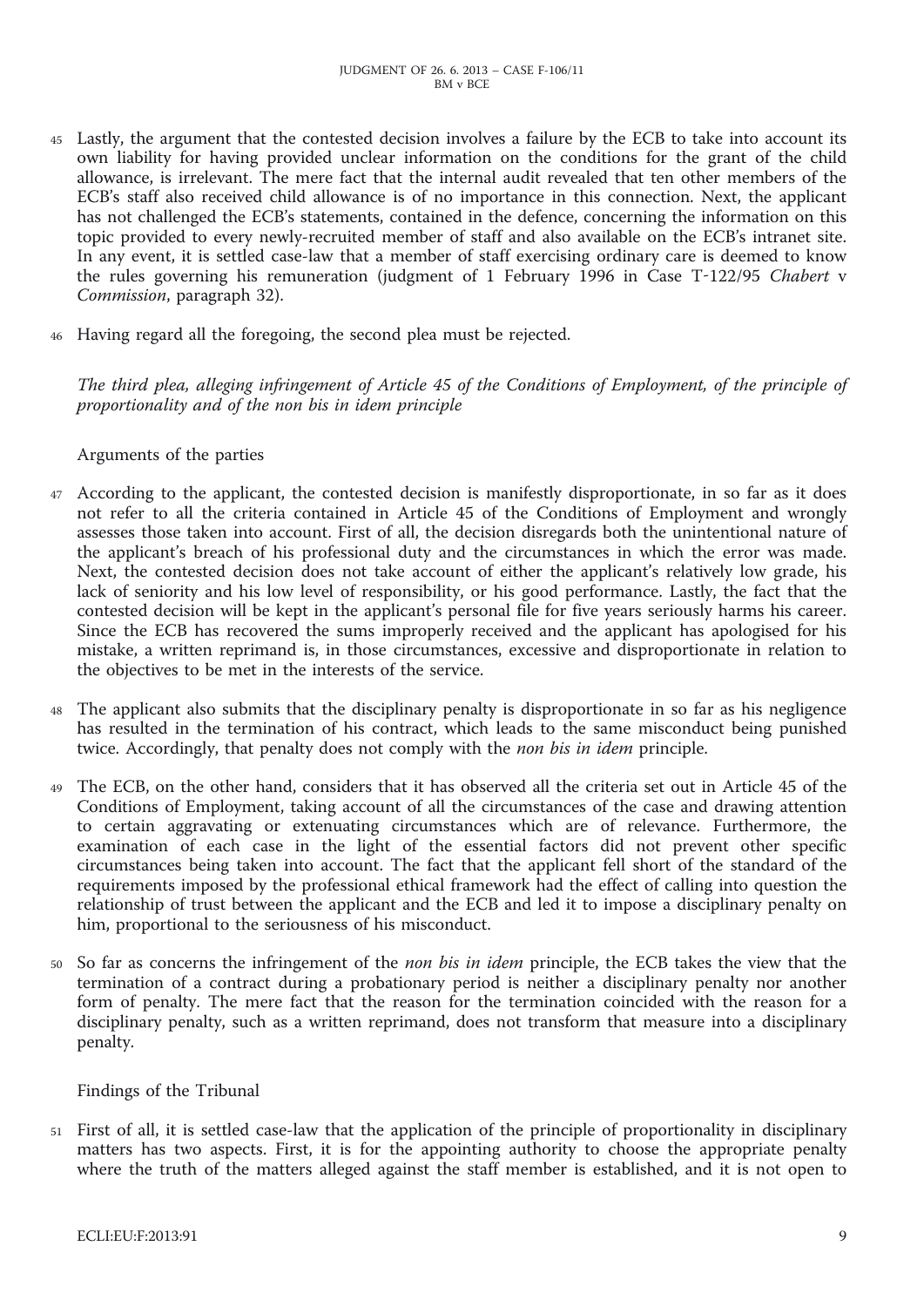the Courts of the European Union to criticise that choice unless the penalty imposed is disproportionate to the matters alleged against the person concerned. Second, the penalty to be imposed is to be determined on the basis of an overall assessment by the appointing authority of all the concrete facts and matters appertaining to each individual case, since, as regards members of staff at the ECB, its Conditions of Employment do not specify any fixed relationship between the disciplinary penalties listed by them and the various types of misconduct on the part of officials, and do not state the extent to which aggravating or extenuating circumstances are to be taken into account in the choice of penalty. Therefore, the Courts of the European Union are competent to examine all the issues of fact and of law relevant for the purposes of the dispute before it, which implies, in the case of a disciplinary penalty, that it has, inter alia, the power to assess the proportionality between the misconduct and the penalty (judgment of 15 May 2012 in Case T-184/11 P *Nijs* v *Court of Auditors*, paragraph 85).

- <sup>52</sup> On the basis of those principles, the Tribunal's review is therefore restricted to assessing whether the penalty imposed is disproportionate in relation to the acts of which the member of staff is accused and whether the ECB has weighed up in an appropriate manner the aggravating and extenuating circumstances.
- <sup>53</sup> In this connection, it is common ground that in the contested decision the ECB found, first, that the applicant had erred through negligence, secondly, that it was not a case of gross negligence, thirdly, that the applicant had not requested the payment of the child allowance and, fourthly, that he had apologised.
- <sup>54</sup> The argument relating to the grade, the seniority and the level of responsibility of the applicant cannot succeed. Even if it were to be accepted that the applicant was classified at a relatively low grade, the fact remains that he was deemed to know and comply with all his obligations to the ECB, including those concerning the grant of child allowance, as it was observed in paragraph 45 above.
- <sup>55</sup> Furthermore, it is apparent from the content of the contested decision that, first, the written reprimand was necessary and, at the same time, sufficient, and that, secondly, the ECB examined the relationship between the applicant's breach of his professional duty and the disciplinary penalty to be imposed. In this connection, the anonymised table of measures taken against other members of staff who had wrongly received child allowance from the ECB shows that the institution chose, subject to special circumstances, to issue a warning to persons who informed the administration on their own initiative and to issue a written reprimand to those who provided information only at the administration's request.
- <sup>56</sup> Lastly, in respect of the argument that the contested decision is retained in the applicant's personal file for five years, it is sufficient to point out that that consequence stems directly from Article 8.3.19 of the Staff Rules and that the applicant has not called into question the lawfulness of that provision.
- <sup>57</sup> In those circumstances, the argument that the ECB imposed a disciplinary penalty which was manifestly disproportionate in the light of the degree of seriousness of the applicant's breach of his professional duty cannot be upheld.
- <sup>58</sup> The applicant's argument that the ECB infringed the *non bis in idem* principle by terminating his contract on account of the written reprimand must be rejected. The termination of the applicant's contract, on 20 May 2011, took place after the disciplinary penalty, imposed on 15 April 2011. In addition, the decision to terminate the contract was annulled in Case F-78/11 (*BM* v *ECB*), also delivered today.
- <sup>59</sup> Therefore, the third plea is unfounded.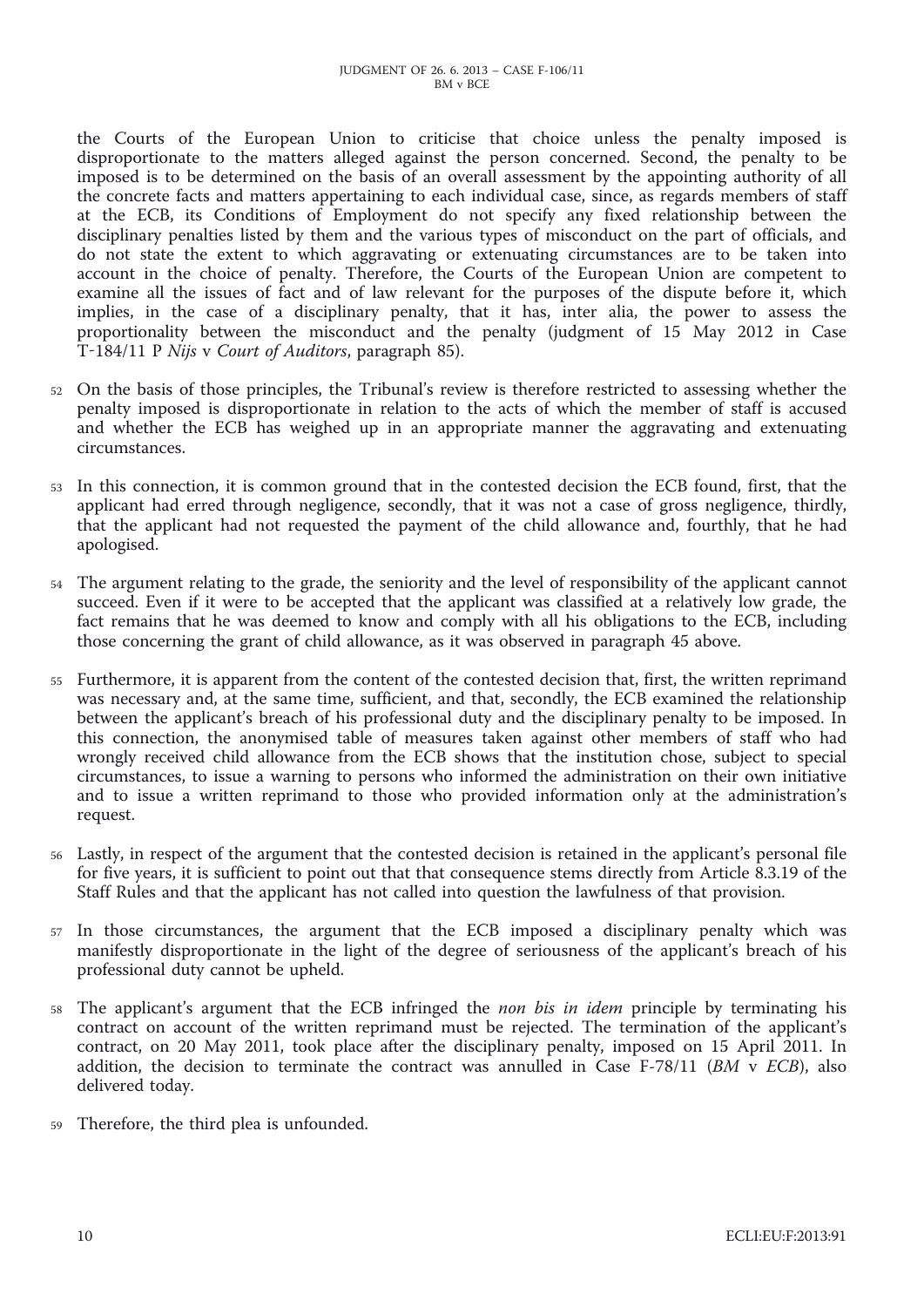The fourth plea, alleging infringement of the principles of the duty to have regard for the welfare of staff *and sound administration*

Arguments of the parties

- The applicant submits that, by failing to take into account its own liability as regards information on the scheme applicable to child allowance, the ECB failed to comply with the principle of sound administration. It also infringed its duty to have regard for the welfare of staff by imposing an unnecessary and superfluous penalty in so far as, first, as a result of the applicant's cooperative attitude, it recovered the amounts improperly received and, secondly, while the contested decision remains recorded in the applicant's file, the latter's chances of being recruited are seriously compromised.
- <sup>61</sup> The ECB takes the view that it is the very principle of sound administration which led it, on the basis of objective factors and criteria provided for in the Conditions of Employment, to impose a penalty on the applicant for what constitutes a flagrant example of breach of the professional duty set out in the Conditions of Employment and the Staff Rules.
- <sup>62</sup> The ECB adds that the duty to have regard for the welfare of staff does not in any way prevent it from imposing a disciplinary penalty and therefore does not create any immunity in the event of misconduct or a breach of duty for which disciplinary measures may be imposed. The applicant's conduct, marked by a wish to cooperate and by remorse, represents an extenuating circumstance of which the defendant took account, but this nevertheless does not change the fact that the applicant breached his professional duty.

Findings of the Tribunal

- The argument relating to the infringement of the principle of the duty to have regard for the welfare of staff must be rejected. A member of staff who has breached his professional duty cannot rely on his good faith to avoid a disciplinary penalty (see judgment of 1 April 2004 in Case T-312/02 *Gussetti* v *Commission*, paragraph 106).
- <sup>64</sup> Nor can the infringement of the principle of sound administration be upheld since, as has already been stated at paragraph 45 above, the applicant was deemed to know the rules governing his remuneration and the fact that other members of staff also wrongly received that allowance is irrelevant in this respect.
- <sup>65</sup> It follows that the fourth plea is unfounded and that, consequently, all of the claims in support of annulment must be rejected.

## **The application for damages**

#### *Arguments of the parties*

- <sup>66</sup> The applicant claims that the disciplinary measure, recorded in his personal file, adversely affects his professional reputation, his dignity and his integrity and his chances of being recruited in the next five years. He has consequently suffered non-material harm assessed at EUR 10 000.
- <sup>67</sup> The applicant also relies on the fact that the ECB committed a wrongful act giving rise to its liability since it did not clearly inform staff of the conditions for the grant of child allowance, which also caused him non-material harm.